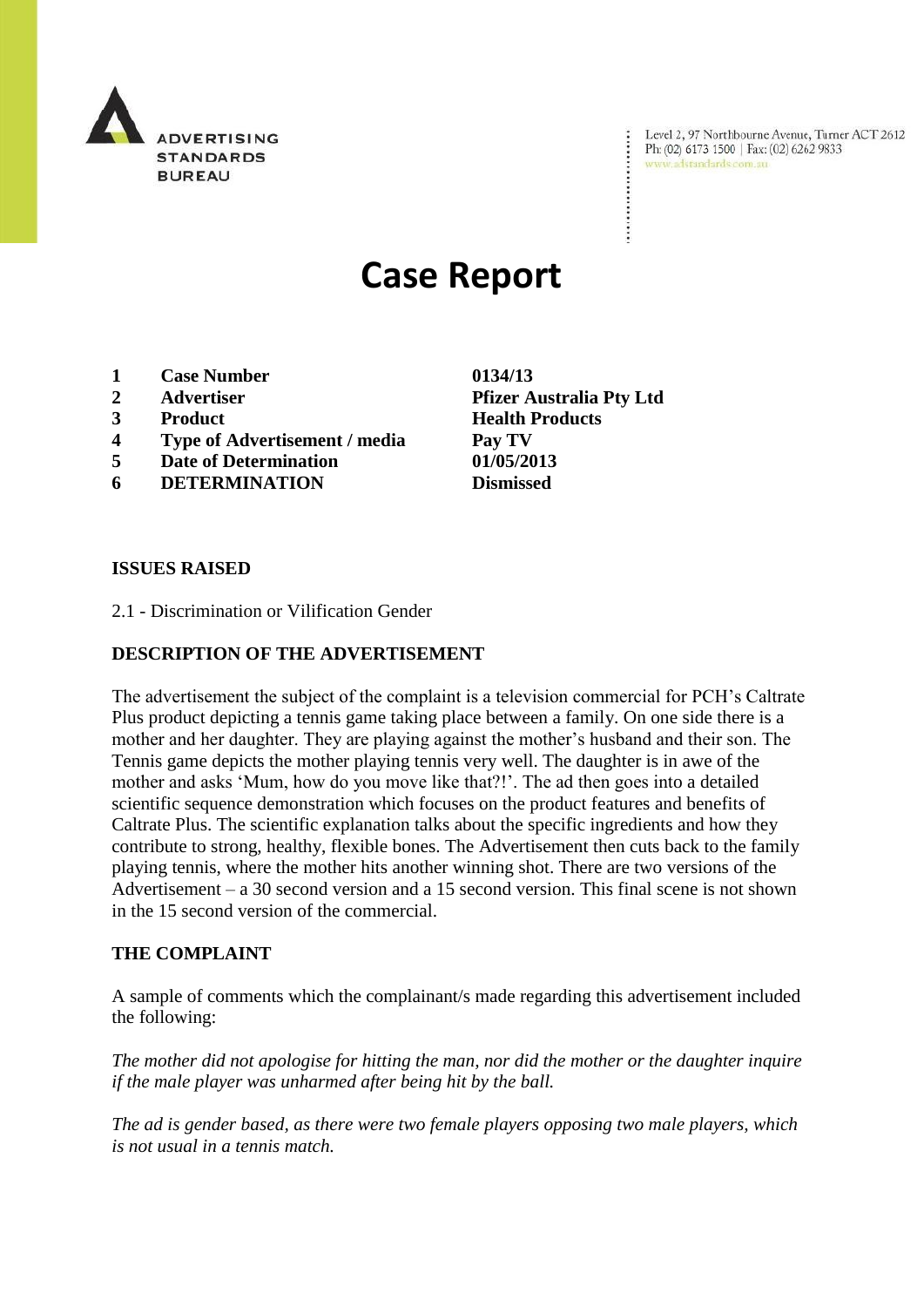*The ad is objectionable as it celebrates hitting the man as being an achievement for the woman, and the ad attempts to show that the woman has strength and good health by hitting the man.*

*In this way it shows hitting a man as being an achievement for a woman.*

*The ad also signifies that the man moves less well and is not as healthy as the woman, and I object to advertisements that portray men (and often young boys) as being deficient, hapless or clown-like, which seems to be the normal for every ad that has a male in it. Such portrayal of the male gender is so old. It never achieved anything positive in the past, and will never achieve anything positive in the future.*

# **THE ADVERTISER'S RESPONSE**

Comments which the advertiser made in response to the complainant/s regarding this advertisement include the following:

*Section 2.1 of the AANA Code of Ethics states that:*

*Advertising or Marketing Communications shall not portray people or depict material in a way which discriminates against or vilifies a person or section of the community on account of race, ethnicity, nationality, gender, age, sexual preference, religion, disability, mental illness or political belief.*

*In March 2012, the Advertising Standards Bureau published a Determination Summary titled "Discrimination and Vilification in advertising" (accessed via* 

*http://www.adstandards.com.au/storage/d16f8ac2e2a3698a6a52335e241a389c.Determinatio n%20Summary%20-%20Discrimination%20and%20Vilification%20-*

*%20%20WEB%20FINAL%20March%202012.pdf on 18 April 2013) (Determination Summary).*

*This Determination Summary defines what is meant by the terms "discrimination" and "vilification" and sets out the following definitions:*

*• Discrimination: acts with inequity, bigotry or intolerance or gives unfair, unfavourable or less favourable treatment to one person or a group because of their race, ethnicity, nationality, sex, age, sexual preference, religion, disability and/or political belief.*

*• Vilification: humiliates, intimidates, incites hatred towards, contempt for, or ridicule of one person or a group of people because of their race, ethnicity, nationality, sex, age, sexual preference, religion, disability and/or political belief.*

*Specifically, in relation to gender, the Determination Summary states that this refers to: "The status of being male, female, intersex, trans-sexual, or transgender and of having characteristics attributed to an individual or a group because they are male, female, intersex, trans-sexual or transgender."*

*PCH believes that the characters depicted in the Advertisement are not portrayed in any way described or defined in the Determination Summary as set out above. The Advertisement does not give unfair, unfavourable or less favourable treatment to the male characters. Nor does the Advertisement humiliate or incite hatred towards men through their depiction in the tennis game.*

*The male character does not lose the shot because he is male. The advertisement is intended to depict the female character as agile and active in a relatable situation. The complaint states that:*

*"The ad is objectionable as it celebrates hitting the man as being an achievement for the woman, and the ad attempts to show that the woman has strength and good health by hitting the man. In this way it shows hitting a man as being an achievement for a woman."*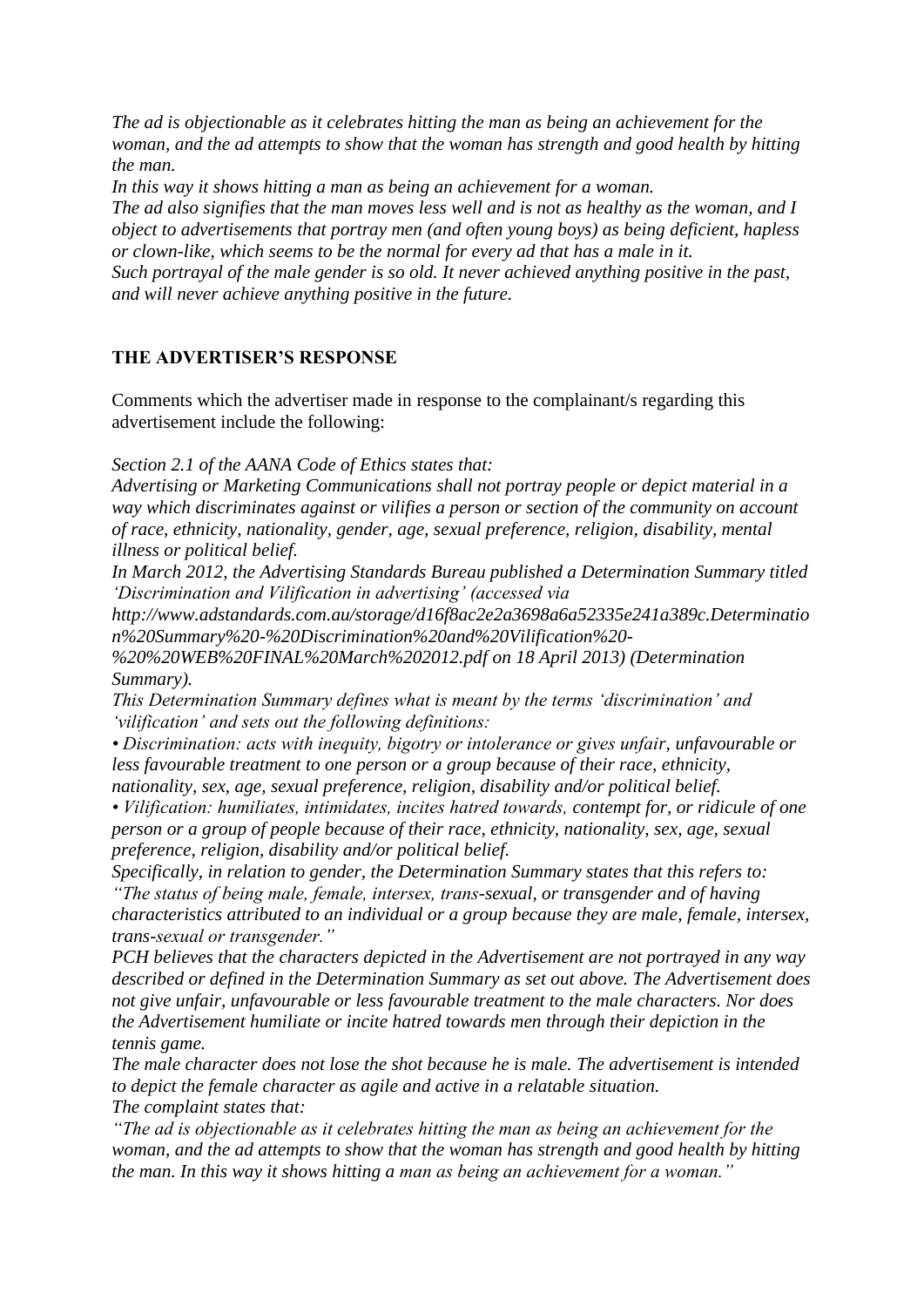*PCH was in no way meaning to be critical of men, or celebrate a male being hurt during a tennis match in the Advertisment. The Caltrate product is used by both men and women. It is not a female specific supplement. Indeed, from 2010 to 2012, PCH advertised the Caltrate brand using the male TV and music star, Mark Holden. This campaign focused specifically on the incidence of osteoporosis in men and increasing awareness of this issue.*

*The Determination Summary specifically comments on complaints regarding discrimination against men, similar to the Complaint:*

*"An increasing number of complaints are received each year about advertisements on the basis that men are depicted in an objectifying or discriminatory manner. The majority of these complaints involve men depicted as being unintelligent or under the control of women. The Board will consider such complaints using the same criteria as those employed when considering complaints about discrimination against women.*

*Examples: 0061/12 Mitsubishi Motors; 0015/12 Boyson Meat & Poultry; 0518/10 Lynx; 0511/10 Selleys"*

*PCH notes that the determinations set out above in the Determination Summary were all dismissed.*

*In 0061/12 Mitsubishi Motors, the ASB determined that:*

*"the advertisement was tailored to appeal to the section of the community most likely to be buying and driving cars and that the scenarios used in the advertisement were chosen to portray real life situations and more so to highlight the features that are part of the vehicles shown."*

*PCH believes that this principle applies to the Advertisement. The situation depicted was intended to portray a real life situation – that of a family playing a casual game of tennis. The complaint stated that:*

*"The ad is gender based, as there were two female players opposing two male players, which is not usual in a tennis match."*

*PCH disagrees with this statement and believes that it is common for families to play in this way. It is true that professional men's doubles players do not usually play against female doubles players, however this does occasionally occur at the professional level for charity matches and the like. Regardless, the Advertisement does not depict a professional or high stakes tennis match as there are no spectators and the setting is clearly a residential or local community tennis court. This is clear because the court is surrounded by hedges and there is a table and chair setting shown at the back.*

*The complaint goes on to state that:*

*"The ad also signifies that the man moves less well and is not as healthy as the woman, and I object to advertisements that portray men (and often young boys) as being deficient, hapless or clown-like, which seems to be the normal for every ad that has a male in it. Such portrayal of the male gender is so old. It never achieved anything positive in the past, and will never achieve anything positive in the future."*

*The Advertisement is intended to demonstrate the mother"s strength and agility. Someone has to win the shot and the Advertisement shows the mother character winning to illustrate the mother"s agility on the court. This is also compared to the female daughter character, who is in awe of her mother"s skill and agility during the game, stating "Mum, you move so well!" For this reason PCH believes that the advertisement does not specifically target men and does not depict the male characters as deficient or not as healthy. All of the players are shown to be healthy and active in the Advertisement. The game depicted is an active and vigorous game that all of the family members are participating in.*

*The 30 second version of the Advertisement shows the father and son character bumping into each other in a humorous way that is easy to relate to and identify with. The Advertisement utilises humour as a means of communicating the key health benefits of the Caltrate product.*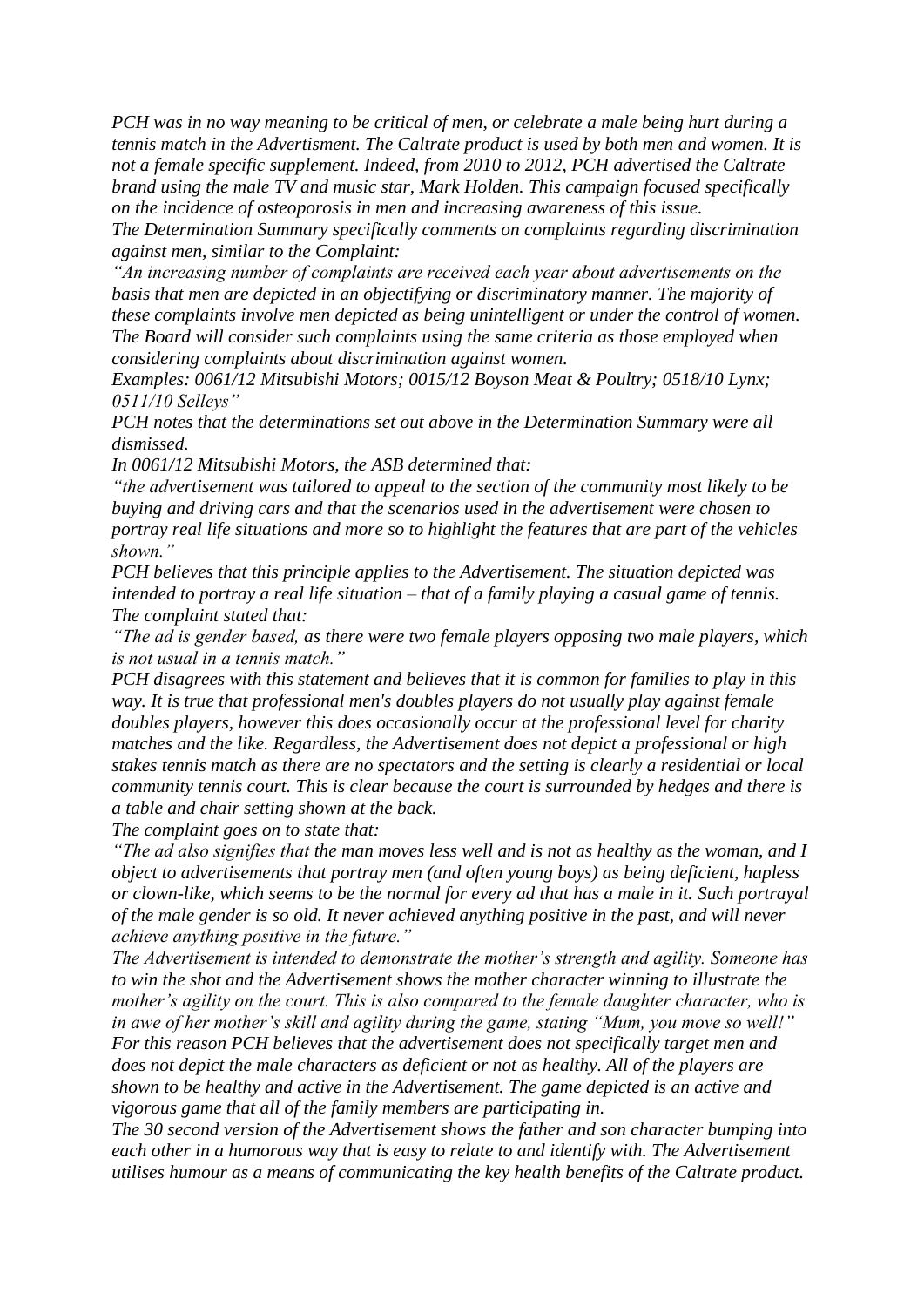*The intention was to humorously portray a situation that viewers could easily identify with and at the same time be entertained by. PCH intended to leave consumers laughing, or with a smile on their face, to encourage consumers to positively identify with the Caltrate brand and Caltrate vitamin products.. Humour is used within the ad to portray healthy banter between the men and women. This is something which is common amongst families, to banter between mother and father, sister and brother etc. In no way did PCH intend to depict the male characters as "hapless or clown-like" in order to discriminate or vilify men.*

*The complaint begins by stating that:*

*The mother did not apologise for hitting the man, nor did the mother or the daughter inquire if the male player was unharmed after being hit by the ball.*

*PCH believes that the mother did not need to apologise to the male character. As set out above, the Advertisement shows an active and vigorous game of tennis. The male character is clearly unhurt by being hit with the ball. Indeed, in the 30 second version the man continues to play and participate in the game in the final scene.*

*In April 2013, the Advertising Standards Bureau published a further Determination Summary titled "Portrayal of Gender in Advertising" (accessed via* 

*http://adstandards.com.au/storage/f8ecf676e65ffe9630033b319866f325.Determination%20S ummary%20-%20Portrayal%20of%20Gender%20-%20April%202013.pdf on 18 April 2013) (Gender Determination Summary).*

*This Gender Determination Summary states:*

*In areas of subjective judgement and often strongly-held beliefs, it is impossible to say that no single advertisement should ever offend anyone. In practice, the Board would normally interpret rules of this sort to mean that an advertisement should not cause serious offence to the members of the group in question or the general or wider community.*

*PCH believes that this advertisement does not cause serious offence to men, nor the general or wider community. PCH is always conscious of the impressions it portrays in its advertising and marketing materials and at no stage did it intend to cause offence with the Advertisement.*

*Finally, PCH would like to point out that the section of the advertisement which depicts the family engaged in an active game of tennis is only a small portion of the overall* 

*advertisement. PCH believes that the overall impression on consumers will be in relation to the scientific claims and scientific sequence. This delivery of information is the main intention of the advertisement, not the depiction or portrayal of gender or a tennis match.*

*For the reasons set out above, PCH does not believe that the Advertisement breaches Section 2.1 of the AANA Code of Ethics.*

*Should you need further clarification on any aspect of this response, please feel free to contact me.*

#### **THE DETERMINATION**

The Advertising Standards Board ("Board") considered whether this advertisement breaches Section 2 of the Advertiser Code of Ethics (the "Code").

The Board noted the complainants' concerns that the advertisement is discriminatory in its depiction of a woman celebrating after hitting her husband with a tennis ball and in its suggestion that women are healthier than men.

The Board viewed the advertisement and noted the advertiser's response.